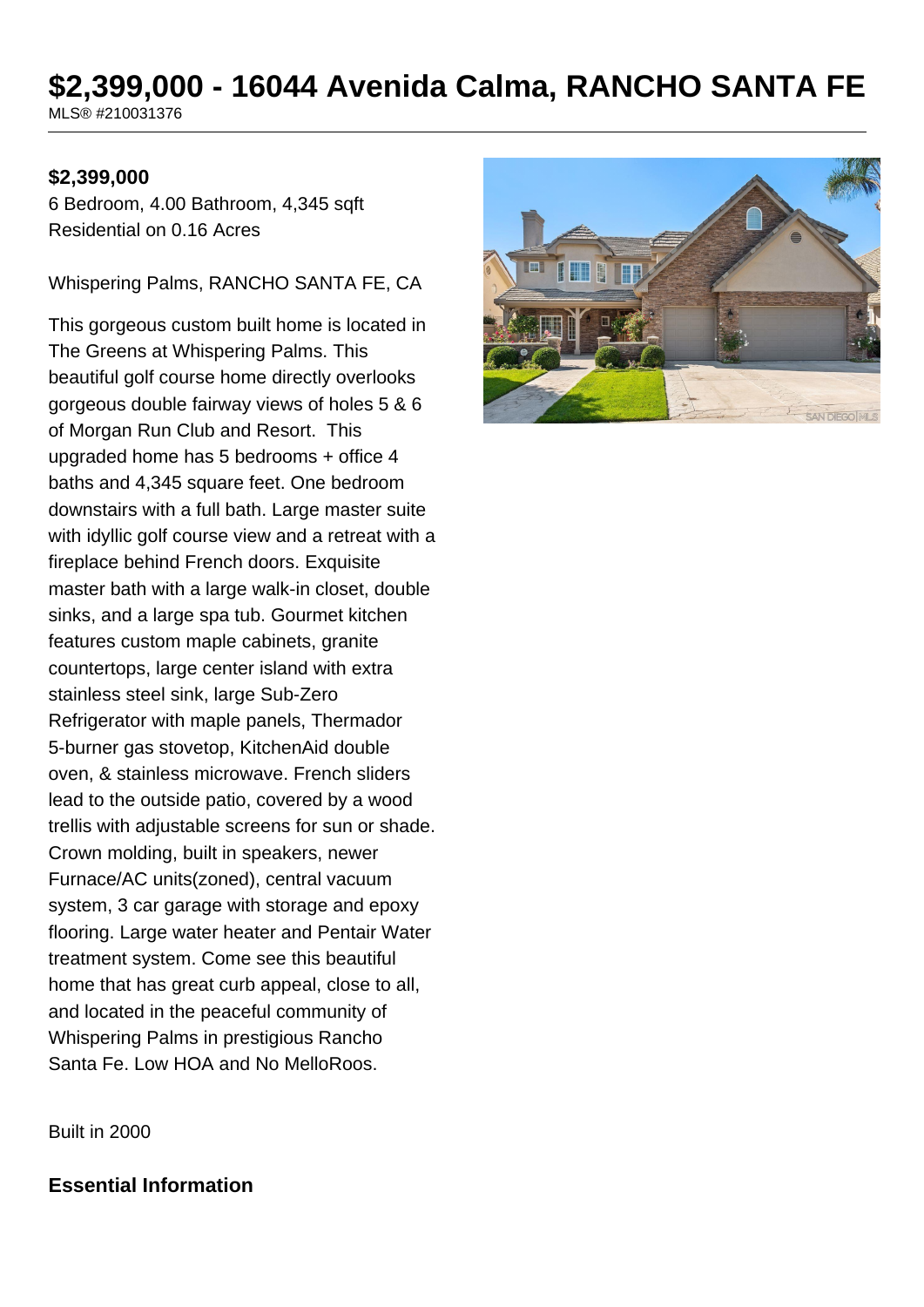| MLS@#                 | 210031376   |
|-----------------------|-------------|
| Price                 | \$2,399,000 |
| <b>Sold Price</b>     | \$2,380,000 |
| Bedrooms              | 6           |
| Bathrooms             | 4.00        |
| <b>Full Baths</b>     | 4           |
| <b>Square Footage</b> | 4,345       |
| Acres                 | 0.16        |
| <b>Year Built</b>     | 2000        |
| <b>Type</b>           | Residential |
| Sub-Type              | Detached    |
|                       |             |

## **Community Information**

| <b>Address</b> | 16044 Avenida Calma     |
|----------------|-------------------------|
| Area           | RANCHO SANTA FE (92091) |
| Subdivision    | <b>Whispering Palms</b> |
| City           | <b>RANCHO SANTA FE</b>  |
| County         | San Diego               |
| <b>State</b>   | СA                      |
| Zip Code       | 92091                   |

### **Amenities**

| Utilities             | None Known |
|-----------------------|------------|
| <b>Parking Spaces</b> | 3          |
| Parking               | Attached   |
| # of Garages          | 3          |
| Pool                  | N/K        |

### **Interior**

| Heating      | <b>Forced Air Unit</b>    |
|--------------|---------------------------|
| Cooling      | <b>Central Forced Air</b> |
| # of Stories | $\mathcal{P}$             |

### **Exterior**

| Exterior | Wood/Stucco          |
|----------|----------------------|
| Roof     | <b>Other/Remarks</b> |

### **Additional Information**